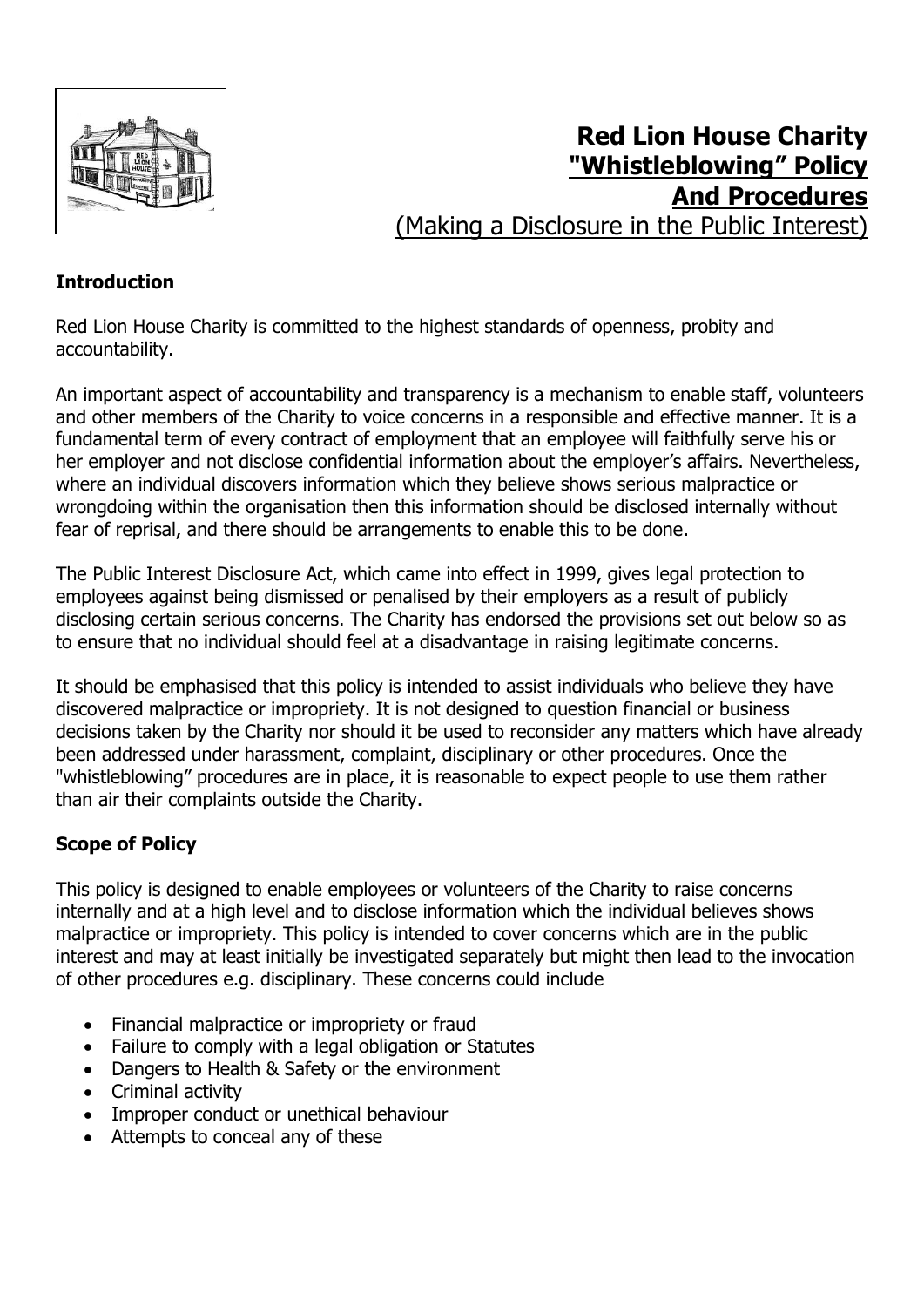## **Safeguards**

#### **i. Protection**

This policy is designed to offer protection to those employees or volunteers of the Charity who disclose such concerns provided the disclosure is made:

- in good faith
- in the reasonable belief of the individual making the disclosure that it tends to show malpractice or impropriety and if they make the disclosure to an appropriate person (see below). In an extreme case malicious or wild allegations could give rise to legal action on the part of the persons complained about.

#### **ii. Confidentiality**

The Charity will treat all such disclosures in a confidential and sensitive manner. The identity of the individual making the allegation may be kept confidential so long as it does not hinder or frustrate any investigation. However, the investigation process may reveal the source of the information and the individual making the disclosure may need to provide a statement as part of the evidence required.

#### **iii. Anonymous Allegations**

This policy encourages individuals to put their name to any disclosures they make. Concerns expressed anonymously are much less credible, but they may be considered at the discretion of the Charity.

In exercising this discretion, the factors to be taken into account will include:

- \* The seriousness of the issues raised
- \* The credibility of the concern
- \* The likelihood of confirming the allegation from attributable sources

## **iv. Untrue Allegations**

If an individual makes an allegation in good faith, which is not confirmed by subsequent investigation, no action will be taken against that individual. In making a disclosure the individual should exercise due care to ensure the accuracy of the information. If, however, an individual makes malicious or vexatious allegations, and particularly if he or she persists with making them, disciplinary action may be taken against that individual.

# **Procedures for Making a Disclosure**

On receipt of a complaint of malpractice, the individual who receives and takes note of the complaint, must pass this information as soon as is reasonably possible, to the appropriate designated investigating officer (Mrs D Florence-Jukes) as follows: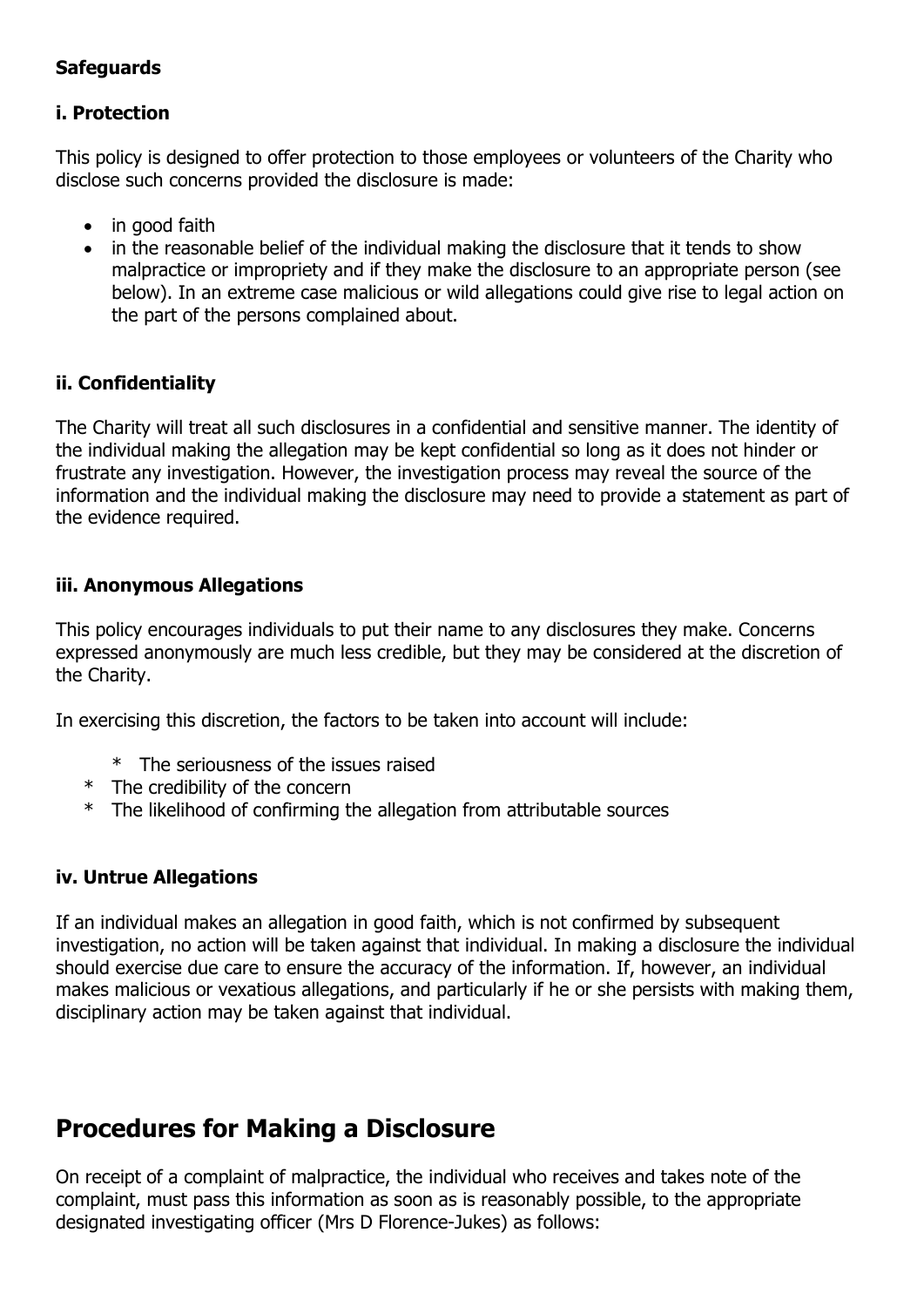- \* Complaints of malpractice will be investigated by the designated investigating officer unless the complaint is against this person or is in any way related to the actions of this person. In such cases, the complaint should be passed to the Chairman for referral.
- The complainant has the right to bypass the line management structure and take their complaint direct to the Chairman. The Chairman has the right to refer the complaint back to the designated investigating officer if there is no conflict of interest and the named officer can more appropriately investigate the complaint.

If there is evidence of criminal activity then the investigating officer should inform the police. The Charity will ensure that any internal investigation does not hinder a formal police investigation.

#### **Timescales**

Due to the varied nature of these sorts of complaints, which may involve internal investigators and / or the police, it is not possible to lay down precise timescales for such investigations. The investigating officer should ensure that the investigations are undertaken as quickly as possible without affecting the quality and depth of those investigations.

The investigating officer, should as soon as practically possible, send a written acknowledgement of the concern to the complainant and thereafter report back to them in writing the outcome of the investigation and on the action that is proposed. If the investigation is a prolonged one, the investigating officer should keep the complainant informed, in writing, as to the progress of the investigation and as to when it is likely to be concluded.

All responses to the complainant should be in writing and sent to their home address.

## **Investigating Procedure**

The investigating officer should follow these steps:

- \* Full details and clarifications of the complaint should be obtained.
- \* The investigating officer should inform the individual against whom the complaint is made as soon as is practically possible. The individual will be informed of their right to be accompanied by a trade union or other representative at any future interview or hearing held under the provision of these procedures.
- \* The investigating officer should consider the involvement of the Charity auditors and the Police at this stage and should consult with the Chairman.
- \* The allegations should be fully investigated by the investigating officer with the assistance where appropriate, of other individuals / bodies.
- \* A judgement concerning the complaint and validity of the complaint will be made by the investigating officer. This judgement will be detailed in a written report containing the findings of the investigations and reasons for the judgement. The report will be passed to Chairman as appropriate.
- \* The Chairman will decide what action to take. If the complaint is shown to be justified, then they will invoke the disciplinary or other appropriate Charity procedures.
- \* The complainant should be kept informed of the progress of the investigations and, if appropriate, of the final outcome.